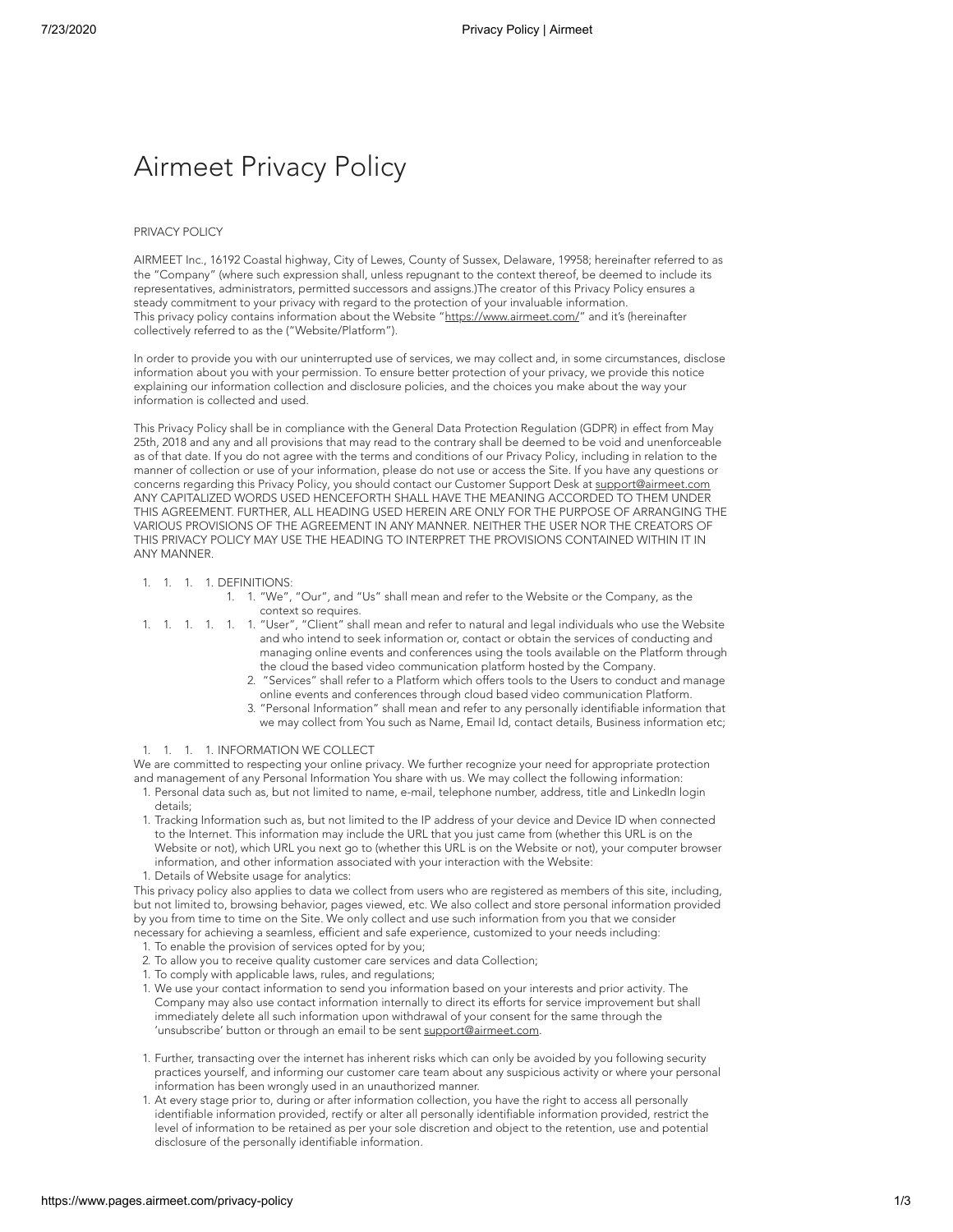- 1. 1. 1. 1. OUR USE OF YOUR INFORMATION
- 1. The information provided by User shall be used to provide and improve the service for all the users:
- 1. For maintaining an internal record.
- 2. For providing Information
- 3. For enhancing the Services provided.
- 1. For more details about the nature of such communications, please refer to our Terms of Service. Further, your personal data such as Name, email Id and any other Sensitive Personal data may be collected and stored by us for internal record.
- 2. We use your tracking information such as IP addresses, and or Device ID to help identify you and to gather broad demographic information and make further services available to you.
- 3. We will not sell, license or trade your personal information. We will not share your personal information with others unless they are acting under our instructions or we are required to do so by law.
- 4. Information collected via our server logs includes users' IP addresses and the pages visited; this will be used to manage the web system and troubleshoot problems. We also use third-party analytics, tracking, optimization, and targeting tools to understand how users engage with our Platform so that we can improve it and cater personalized content/ads according to their preferences.

## 1. 1. 1. 1. HOW INFORMATION IS COLLECTED

- 1. 1. Before or at the time of collecting personal information, we will identify the purposes for which information is being collected. If the same is not identified to you, you have the right to request the Company to elucidate the purpose of collection of said personal information, pending the fulfillment of which you shall not be mandated to disclose any information whatsoever.
- 1. 1. We will collect and use your personal information solely with the objective of fulfilling those purposes specified by us, within the scope of the consent of the individual concerned or as required by law. We will only retain personal information as long as necessary for the fulfillment of those purposes. We will collect personal information by lawful and fair means and with the knowledge and consent of the individual concerned.
- 1. 1. Personal data should be relevant to the purposes for which it is to be used, and, to the extent necessary for those purposes, should be accurate, complete, and up-to-date.
- 1. 1. 1. 1. COOKIES

We use data collection devices such as "cookies" on certain pages of our Websites. "Cookies" are small files sited on your hard drive that assist us in providing customized services. We also offer certain features that are only available through the use of a "cookie". Cookies can also help us provide information which is targeted to your interests. Cookies may be used to identify logged in or registered users. Our Website uses session cookies to ensure that you have a good experience. These cookies contain a unique number, your 'session ID', which allows our server to recognize your computer and 'remember' what you've done on the site. The benefits of this are:

1. You only need to log in once if you're navigating secure areas of the site 1. Our server can distinguish between your computer and other users, so you can see the information that you have requested.

You can choose to accept or decline cookies by modifying your browser settings if you prefer. This may prevent you from taking full advantage of the Website. We also use various third-party cookies for usage, behavioral, analytics and preferences data. The following is the different types of Cookies used on the Website:

- 1. Authentication cookies: To identify the user and share the content that he or she requested for.
- 2. Functionality cookies: For the customized user experience and resuming past course progress. 1. Tracking, optimization, and targeting cookies: To capture usage metric on the device, operating system,
- browser, etc. To capture behavioral metrics for better content delivery. To cater and suggest most suited products and services.

## 1. 1. 1. 1. GOOGLE ANALYTICS

1. We use Google Analytics to help us to understand how you make use of our content and work out how we can make things better. These cookies follow your progress through the anonymous data collected by us on where you have come from, which pages you visit, and how long you spend on the site. This data is then stored by Google in order to create reports. These cookies do not store your personal data.

1. The Google website contains further information about Analytics and a copy of Google's privacy policy pages.

# 1. EXTERNAL LINKS ON THE WEBSITE

The Website may include advertisements, hyperlinks to other websites, Websites, content or resources. We have no control over any websites or resources, which are provided by companies or persons other than us. You acknowledge and agree that we are not responsible for the availability of any such external sites or resources, and do not endorse any advertising, services/products or other materials on or available from such platform or resources. You acknowledge and agree that We are not liable for any loss or damage which may be incurred by you as a result of the availability of those external sites or resources, or as a result of any reliance placed by you on the completeness, accuracy or existence of any advertising, products or other materials on, or available from, such websites or resources. These external websites and resource providers may have their own privacy policies governing the collection, storage, retention and disclosure of Your Personal Information that You may be subject to. We recommend that you enter the external Website and review their privacy policy.

- 1. YOUR RIGHTS
- 1. 1. We provide the service of providing a Platform which provides tools for conducting and managing online events and conferences through the cloud based video communication Platform hosted by the Company. 2. You have the right as a User to access the website to seek information on the services offered through the
	- Platform and avail the services by registering and creating your account on the Platform.
- 1. 1. You require to register or login on the platform in order to avail and make use of the services offered on the Platform.
- 1. 1. You can leave a feedback on the product or services provided by the Company, but at all times you are required to be civil and maintain decorum.